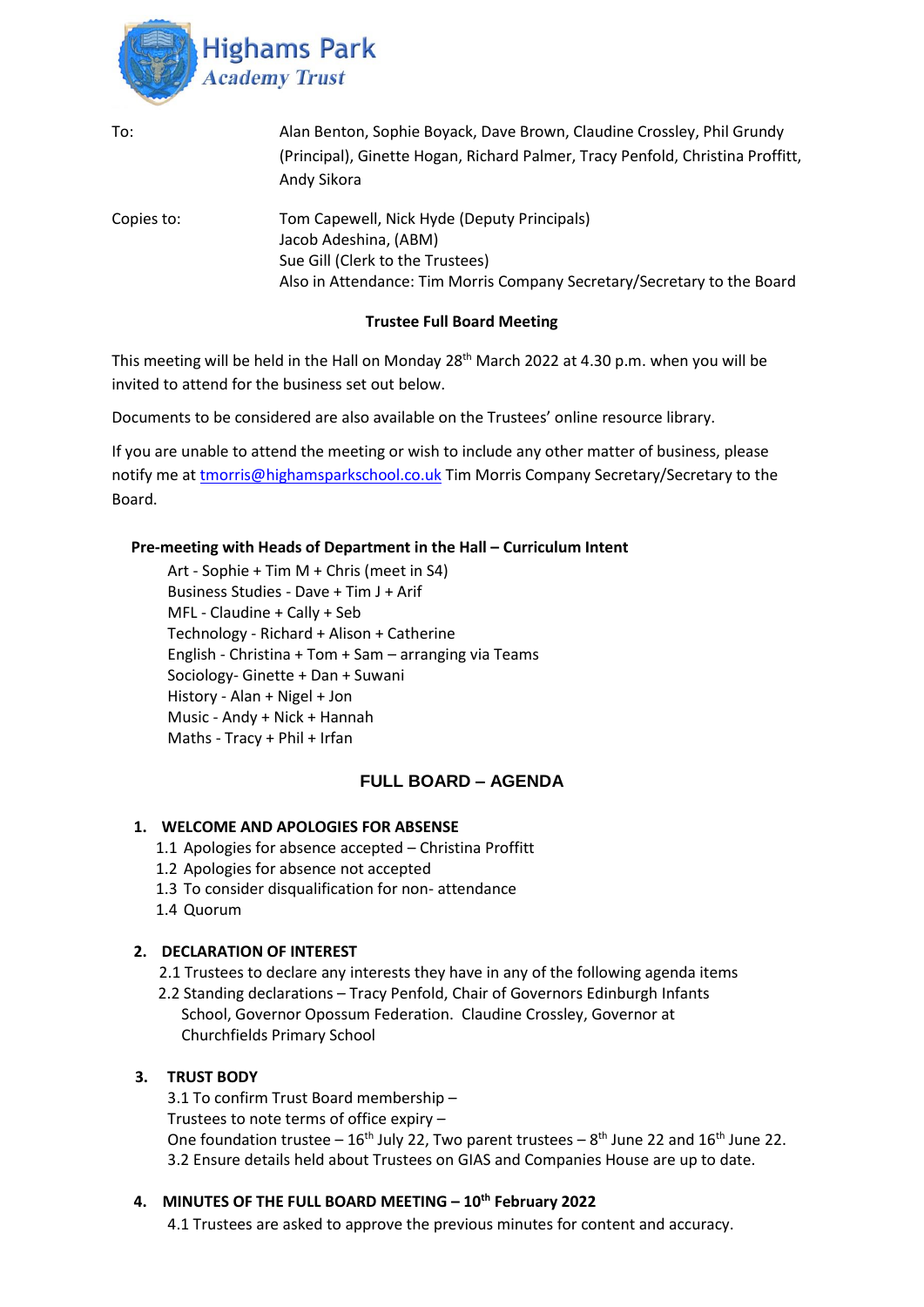

4.2 MATTERS ARISING

### **ACTIONS FROM FULL BOARD MEETING 10th February 2022**

3.2 Christina's Proffitt's reappointment to be updated on GIAS and at Companies House **– Company Secretary to confirm – agenda item 3.2**

5.3 Date to be agreed for trustee evening – **held on the 17th March 22**

6.5.2 School to confirm who submits the SRMSA form–**form submitted 14th March 22**

7.2 Detailed report for on referrals to the inclusion room-**agenda item 5.1**

7.2.5 Confirm verbal abuse exclusions relating to SEND students

9 and 10.2 Safeguarding Link Visit report – **agenda item 9 and 10**

Career Link Visit – **On AEC agenda**

14 Company Secretary to confirm new FB/AEC meeting date – **arranged for 28th March 22**

### **5. STRATEGIC SCHOOL ITEMS**

5.1 Inclusion Figures – Tom Capewell Trustees to note inclusion room referral numbers 5.2 Staff Wellbeing – Phil Grundy Trustees to note staff wellbeing document 5.3 School Development Plan Update – Phil Grundy Trustees to note the SDP update. 5.4 Feedback from the Trustee Evening  $17<sup>th</sup>$  March 2022 – Tracy Penfold Trustees found the meeting to be very helpful and constructive and another is to be arranged the first week after Easter. 5.5 SIP Visit arrangement update – Tracy Penfold Trustees are to note that our existing SIP is currently unavailable. Contact has been made a possible alternative SIP. We hope that, subject to appointment, to arrange for the SIP to visit the school during the summer term.

# **6. RESOURCES SCHOOL ITEMS - OVERVIEW**

6.1 Feedback from Resources Committee Meeting held 10<sup>th</sup> March 22 Trustees are asked to note feedback 6.2 Feedback from Audit and Risk Committee Meeting held 10<sup>th</sup> March 22 Trustees are asked to note feedback 6.3 January Monthly Finance Report Trustees are asked to note January 22 finance position 6.4 School Resource Management Self-Assessment Trustees are asked to note that the document was submitted by the required date  $15<sup>th</sup>$ March 22 6.5 School Rebuilding Project – Phil Grundy/Rich Palmer Trustees are to note the current progress of the scheme 6.6 Internal Audit Report 2 – Jacob Adeshina Trustees are to note the findings from the report. The introduction of having six full board meetings each academic year allows the trust to meet the ATH requirement that trust accounts are to be shared with trustees six times a year.

# **7. TEACHING AND LEARNING SCHOOL ITEMS – OVERVIEW**

7.1 Feedback from Academy Effectiveness Committee Meeting held 10<sup>th</sup> February 22 Trustees are asked to note feedback